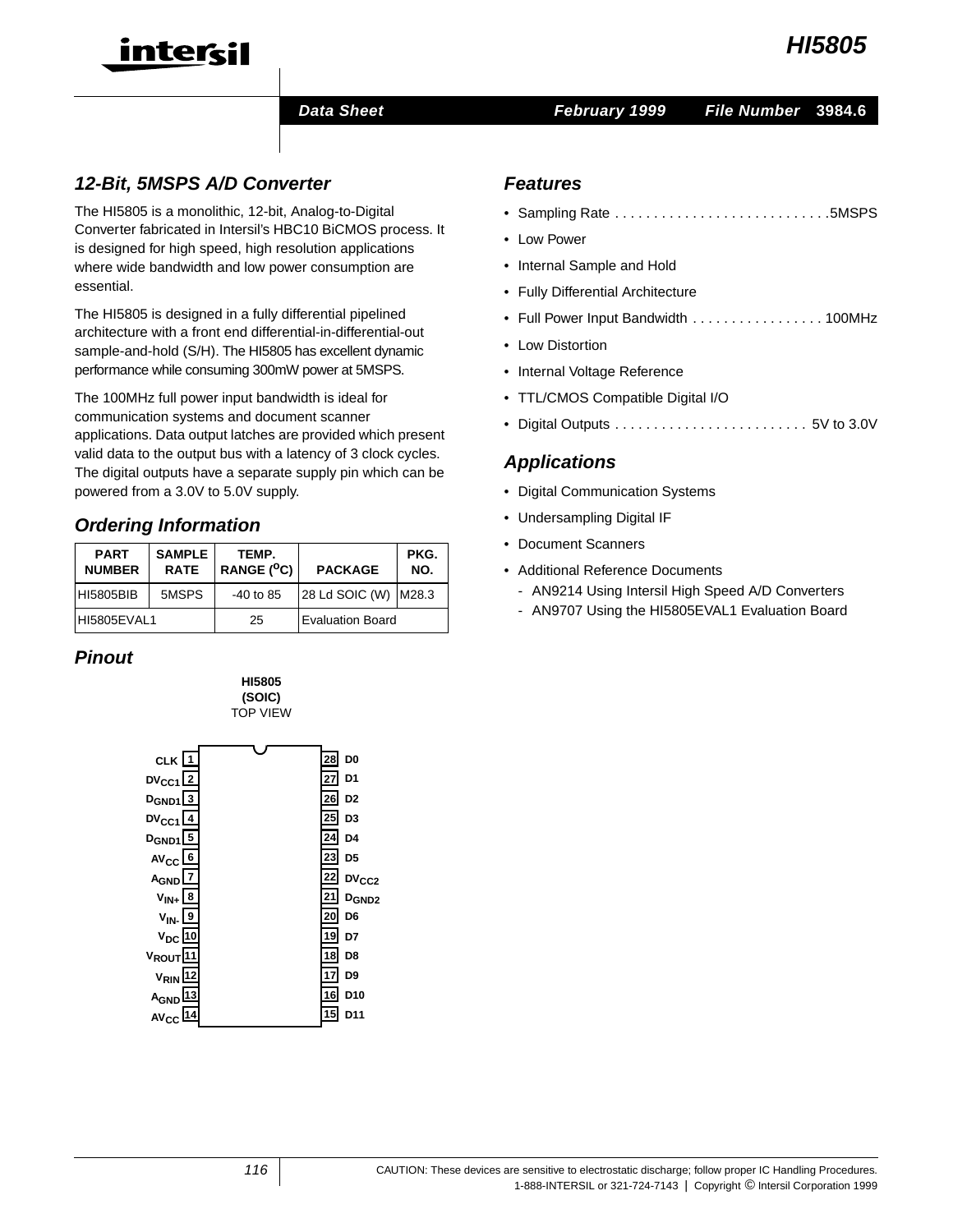





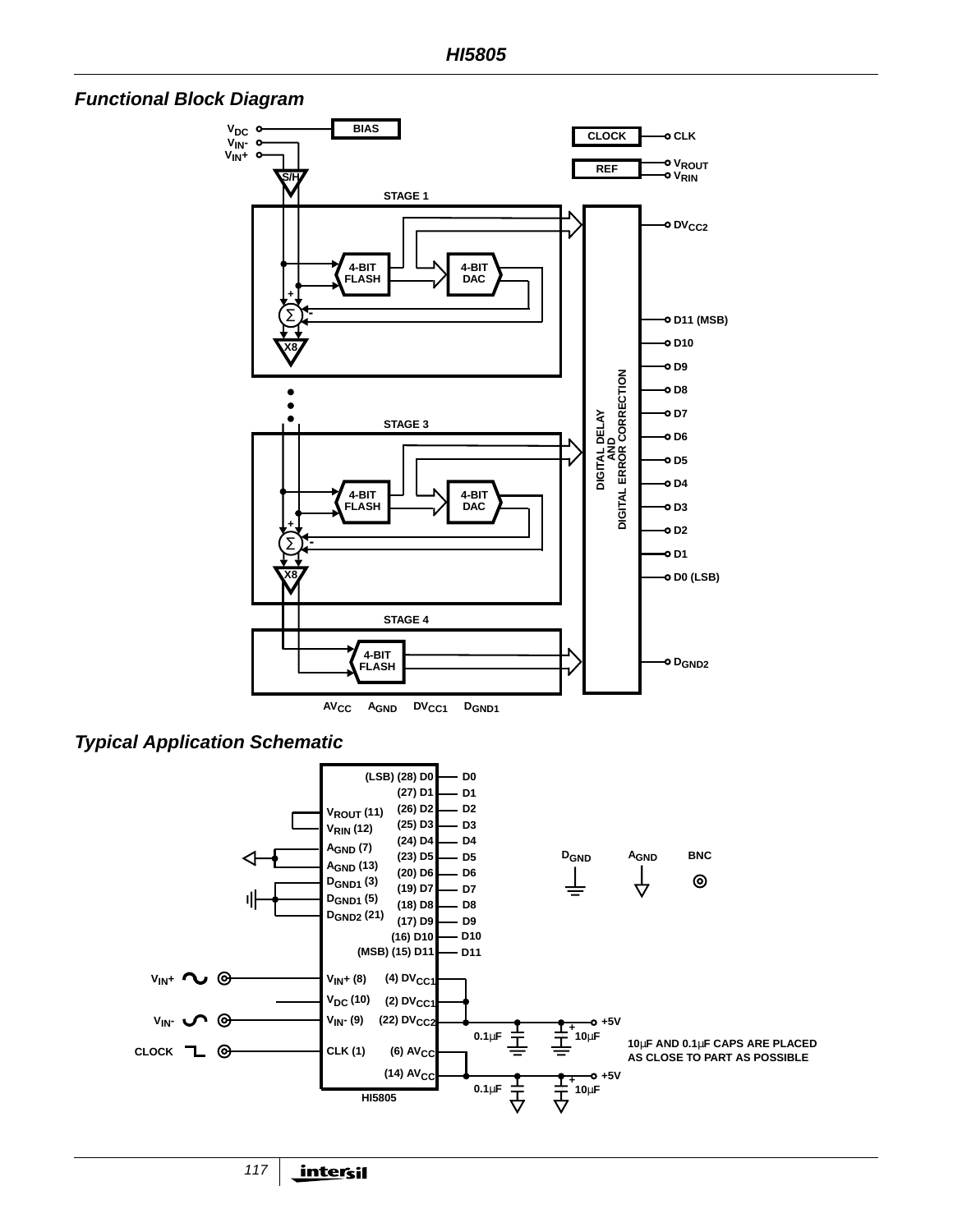#### Absolute Maximum Ratings **Thermal Information**

| Supply Voltage, $AV_{CC}$ or DV <sub>CC</sub> to A <sub>GND</sub> or D <sub>GND</sub> $\ldots \ldots \ldots$ +6.0V      |  |
|-------------------------------------------------------------------------------------------------------------------------|--|
|                                                                                                                         |  |
|                                                                                                                         |  |
| Analog I/O Pins $\ldots \ldots \ldots \ldots \ldots \ldots \ldots \ldots \ldots$ . A <sub>GND</sub> to AV <sub>CC</sub> |  |

#### **Operating Conditions**

Temperature Range, HI5805BIB . . . . . . . . . . . . . . . . 40°C to 85°C

| Thermal Resistance (Typical, Note 1)                                       | $\theta$ <sub>JA</sub> ( <sup>o</sup> C/W) |
|----------------------------------------------------------------------------|--------------------------------------------|
|                                                                            | -70                                        |
| Maximum Junction Temperature 150 <sup>0</sup> C                            |                                            |
| Maximum Storage Temperature Range -65 <sup>o</sup> C to 150 <sup>o</sup> C |                                            |
| Maximum Lead Temperature (Soldering, 10s)300°C                             |                                            |
| (SOIC - Lead Tips Only)                                                    |                                            |
|                                                                            |                                            |

CAUTION: Stresses above those listed in "Absolute Maximum Ratings" may cause permanent damage to the device. This is a stress only rating and operation of the device at these or any other conditions above those indicated in the operational sections of this specification is not implied.

#### NOTE:

1.  $\theta_{JA}$  is measured with the component mounted on an evaluation PC board in free air.

#### **Electrical Specifications**  $AV_{CC} = DV_{CC1} = DV_{CC2} = DV_{CC3} = +5.0V$ ,  $f_S = 5MSPS$  at 50% Duty Cycle,  $V_{RIN} = 3.5V$ ,  $C_L = 10pF$ ,  $T_A = -40^{\circ}$ C to 85<sup>o</sup>C, Differential Analog Input, Typical Values are Test Results at 25<sup>o</sup>C, Unless Otherwise Specified

|                                                                                                    | HI5805BIB (-40°C TO 85°C)       |                |                          |                          |              |
|----------------------------------------------------------------------------------------------------|---------------------------------|----------------|--------------------------|--------------------------|--------------|
| <b>PARAMETER</b>                                                                                   | <b>TEST CONDITION</b>           | <b>MIN</b>     | <b>TYP</b>               | <b>MAX</b>               | <b>UNITS</b> |
| <b>ACCURACY</b>                                                                                    |                                 |                |                          |                          |              |
| Resolution                                                                                         |                                 | 12             | $\blacksquare$           | $\blacksquare$           | <b>Bits</b>  |
| Integral Linearity Error, INL                                                                      | $f_{IN} = DC$                   |                | ±1                       | ±2                       | <b>LSB</b>   |
| Differential Linearity Error, DNL<br>(Guaranteed No Missing Codes)                                 | $f_{IN} = DC$                   |                | ±0.5                     | ±1                       | <b>LSB</b>   |
| Offset Error, V <sub>OS</sub>                                                                      | $f_{IN} = DC$                   | $\blacksquare$ | 19                       | $\blacksquare$           | <b>LSB</b>   |
| Full Scale Error, FSE                                                                              | $f_{IN} = DC$                   | $\sim$         | 32                       | $\sim$                   | <b>LSB</b>   |
| <b>DYNAMIC CHARACTERISTICS</b>                                                                     |                                 |                |                          |                          |              |
| Minimum Conversion Rate                                                                            | No Missing Codes                |                | 0.5                      | $\blacksquare$           | <b>MSPS</b>  |
| <b>Maximum Conversion Rate</b>                                                                     | No Missing Codes                | 5              |                          |                          | <b>MSPS</b>  |
| Effective Number of Bits, ENOB                                                                     | $f_{IN} = 1 MHz$                | 10.0           | 11                       | $\blacksquare$           | <b>Bits</b>  |
| Signal to Noise and Distortion Ratio, SINAD<br>RMS Signal<br>RMS Noise + Distortion                | $f_{IN} = 1 MHz$                |                | 68                       |                          | dB           |
| Signal to Noise Ratio, SNR<br>$=$ RMS Signal<br>RMS Noise                                          | $f_{IN} = 1 MHz$                | $\overline{a}$ | 68                       | $\blacksquare$           | dB           |
| <b>Total Harmonic Distortion, THD</b>                                                              | $f_{IN} = 1 MHz$                |                | -80                      | $\overline{\phantom{a}}$ | dBc          |
| 2nd Harmonic Distortion                                                                            | $f_{IN} = 1 MHz$                |                | -86                      |                          | dBc          |
| 3rd Harmonic Distortion                                                                            | $f_{IN} = 1 MHz$                |                | $-83$                    |                          | dBc          |
| Spurious Free Dynamic Range, SFDR                                                                  | $f_{IN} = 1 MHz$                |                | 83                       |                          | dBc          |
| Intermodulation Distortion, IMD                                                                    | $f_1 = 1$ MHz, $f_2 = 1.02$ MHz | $\blacksquare$ | -68                      | $\sim$                   | dBc          |
| <b>Transient Response</b>                                                                          |                                 |                | $\mathbf{1}$             | $\mathbf{r}$             | Cycle        |
| Over-Voltage Recovery                                                                              | 0.2V Overdrive                  |                | 2                        | $\sim$                   | Cycle        |
| <b>ANALOG INPUT</b>                                                                                |                                 |                |                          |                          |              |
| Maximum Peak-to-Peak Differential Analog Input Range<br>$(V_{IN} + -V_{IN})$                       |                                 | $\blacksquare$ | ±2.0                     | $\blacksquare$           | $\mathsf V$  |
| Maximum Peak-to-Peak Single-Ended Analog Input Range                                               |                                 |                | 4.0                      | $\blacksquare$           | V            |
| Analog Input Resistance, RIN                                                                       | (Notes 2, 3)                    | 1              | $\blacksquare$           | $\blacksquare$           | MΩ           |
| Analog Input Capacitance, CIN                                                                      |                                 |                | 10                       | $\blacksquare$           | pF           |
| Analog Input Bias Current, I <sub>B</sub> + or I <sub>B</sub> -                                    | (Note 3)                        | $-10$          | $\overline{\phantom{a}}$ | $+10$                    | μA           |
| Differential Analog Input Bias Current I <sub>B DIFF</sub> = (I <sub>B</sub> + - I <sub>B</sub> -) |                                 |                | ±0.5                     | $\overline{\phantom{a}}$ | μA           |
| Full Power Input Bandwidth, FPBW                                                                   |                                 |                | 100                      |                          | <b>MHz</b>   |
| Analog Input Common Mode Voltage Range (V <sub>IN</sub> + + V <sub>IN</sub> -)/2                   | Differential Mode (Note 2)      | 1              | 2.3                      | 4                        | V            |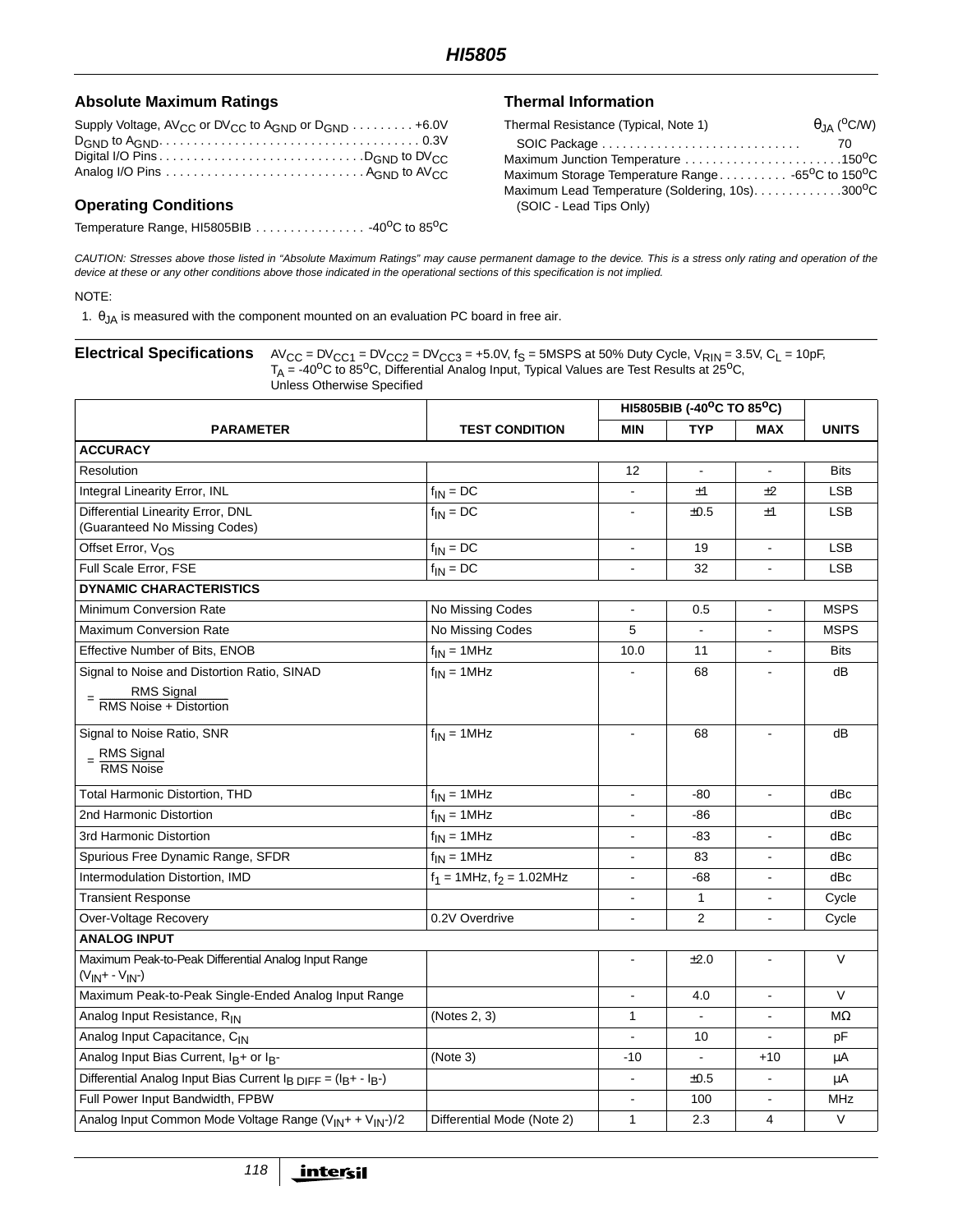**Electrical Specifications**  $AV_{CC} = DV_{CC1} = DV_{CC2} = DV_{CC3} = +5.0V$ ,  $f_S = 5MSPS$  at 50% Duty Cycle,  $V_{RIN} = 3.5V$ ,  $C_L = 10pF$ ,  $T_A$  = -40<sup>o</sup>C to 85<sup>o</sup>C, Differential Analog Input, Typical Values are Test Results at 25<sup>o</sup>C, Unless Otherwise Specified **(Continued)**

|                                                      |                                                | HI5805BIB (-40°C TO 85°C) |                |                |                     |  |
|------------------------------------------------------|------------------------------------------------|---------------------------|----------------|----------------|---------------------|--|
| <b>PARAMETER</b>                                     | <b>TEST CONDITION</b>                          | <b>MIN</b>                | <b>TYP</b>     | <b>MAX</b>     | <b>UNITS</b>        |  |
| <b>INTERNAL VOLTAGE REFERENCE</b>                    |                                                |                           |                |                |                     |  |
| Reference Output Voltage, V <sub>ROUT</sub> (Loaded) |                                                | $\blacksquare$            | 3.5            | $\blacksquare$ | V                   |  |
| Reference Output Current                             |                                                |                           |                | 1              | mA                  |  |
| Reference Temperature Coefficient                    |                                                | ٠                         | 200            | $\blacksquare$ | ppm/ <sup>o</sup> C |  |
| <b>REFERENCE VOLTAGE INPUT</b>                       |                                                |                           |                |                |                     |  |
| Reference Voltage Input, VRIN                        |                                                | $\blacksquare$            | 3.5            | $\blacksquare$ | $\vee$              |  |
| Total Reference Resistance, R <sub>I</sub>           |                                                |                           | 7.8            |                | kΩ                  |  |
| <b>Reference Current</b>                             |                                                |                           | 450            |                | μA                  |  |
| DC BIAS VOLTAGE                                      |                                                |                           |                |                |                     |  |
| DC Bias Voltage Output, V <sub>DC</sub>              |                                                | ٠                         | 2.3            | $\blacksquare$ | V                   |  |
| Max Output Current (Not To Exceed)                   |                                                |                           | $\blacksquare$ | $\mathbf{1}$   | mA                  |  |
| <b>DIGITAL INPUTS (CLK)</b>                          |                                                |                           |                |                |                     |  |
| Input Logic High Voltage, VIH                        |                                                | 2.0                       | $\blacksquare$ |                | $\vee$              |  |
| Input Logic Low Voltage, VIL                         |                                                | ٠                         | $\blacksquare$ | 0.8            | V                   |  |
| Input Logic High Current, I <sub>IH</sub>            | $V_{CLK} = 5V$                                 | ۰                         | $\blacksquare$ | 10.0           | μA                  |  |
| Input Logic Low Current, ILL                         | $V_{CLK} = 0V$                                 | ۰                         | $\blacksquare$ | 10.0           | μA                  |  |
| Input Capacitance, CIN                               |                                                |                           | $\overline{7}$ |                | pF                  |  |
| <b>DIGITAL OUTPUTS (D0-D11)</b>                      |                                                |                           |                |                |                     |  |
| Output Logic Sink Current, IOL                       | $V_O = 0.4V$ (Note 2)                          | 1.6                       | $\blacksquare$ | $\blacksquare$ | mA                  |  |
|                                                      | $DV_{CC3} = 3.0V, V_Q = 0.4V$                  | ä,                        | 1.6            | $\blacksquare$ | mA                  |  |
| Output Logic Source Current, IOH                     | $V_{\Omega} = 2.4V$ (Note 2)                   | $-0.2$                    | $\blacksquare$ | $\blacksquare$ | mA                  |  |
|                                                      | $DV_{CC3} = 3.0V$ , $V_{O} = 2.4V$             |                           | $-0.2$         |                | mA                  |  |
| Output Capacitance, COUT                             |                                                |                           | 5              | $\blacksquare$ | pF                  |  |
| <b>TIMING CHARACTERISTICS</b>                        |                                                |                           |                |                |                     |  |
| Aperture Delay, t <sub>AP</sub>                      |                                                | ä,                        | 5              | $\blacksquare$ | ns                  |  |
| Aperture Jitter, tAJ                                 |                                                |                           | 5              |                | ps (RMS)            |  |
| Data Output Delay, top                               |                                                |                           | 8              |                | ns                  |  |
| Data Output Hold, t <sub>H</sub>                     |                                                |                           | 8              | $\blacksquare$ | ns                  |  |
| Data Latency, t <sub>LAT</sub>                       | For a Valid Sample (Note 2)                    |                           |                | 3              | Cycles              |  |
| Clock Pulse Width (Low)                              | 5MSPS Clock                                    | 90                        | 100            | 110            | ns                  |  |
| Clock Pulse Width (High)                             | 5MSPS Clock                                    | 90                        | 100            | 110            | ns                  |  |
| <b>POWER SUPPLY CHARACTERISTICS</b>                  |                                                |                           |                |                |                     |  |
| Total Supply Current, I <sub>CC</sub>                | $V_{IN} + -V_{IN} = 2V$                        | $\blacksquare$            | 60             | 70             | mA                  |  |
| Analog Supply Current, AI <sub>CC</sub>              | $V_{IN} + - V_{IN} = 2V$                       | $\frac{1}{2}$             | 46             | $\blacksquare$ | mA                  |  |
| Digital Supply Current, DI <sub>CC1</sub>            | $V_{IN} + - V_{IN} = 2V$                       | $\blacksquare$            | 13             | $\blacksquare$ | mA                  |  |
| Output Supply Current, DI <sub>CC2</sub>             | $\overline{V_{IN}}$ + - $V_{IN}$ - = 2V        | $\blacksquare$            | $\mathbf{1}$   | $\blacksquare$ | mA                  |  |
| Power Dissipation                                    | $V_{IN} + - V_{IN} = 2V$                       | $\frac{1}{2}$             | 300            | 350            | mW                  |  |
| Offset Error PSRR, AVOS                              | AV <sub>CC</sub> or $DV_{CC} = 5V \pm 5\%$     | $\blacksquare$            | $\overline{c}$ | $\blacksquare$ | <b>LSB</b>          |  |
| Gain Error PSRR, AFSE                                | $\overline{AV_{CC}}$ or $DV_{CC} = 5V \pm 5\%$ | $\blacksquare$            | 30             | $\blacksquare$ | <b>LSB</b>          |  |

NOTES:

2. Parameter guaranteed by design or characterization and not production tested.

3. With the clock off (clock low, hold mode).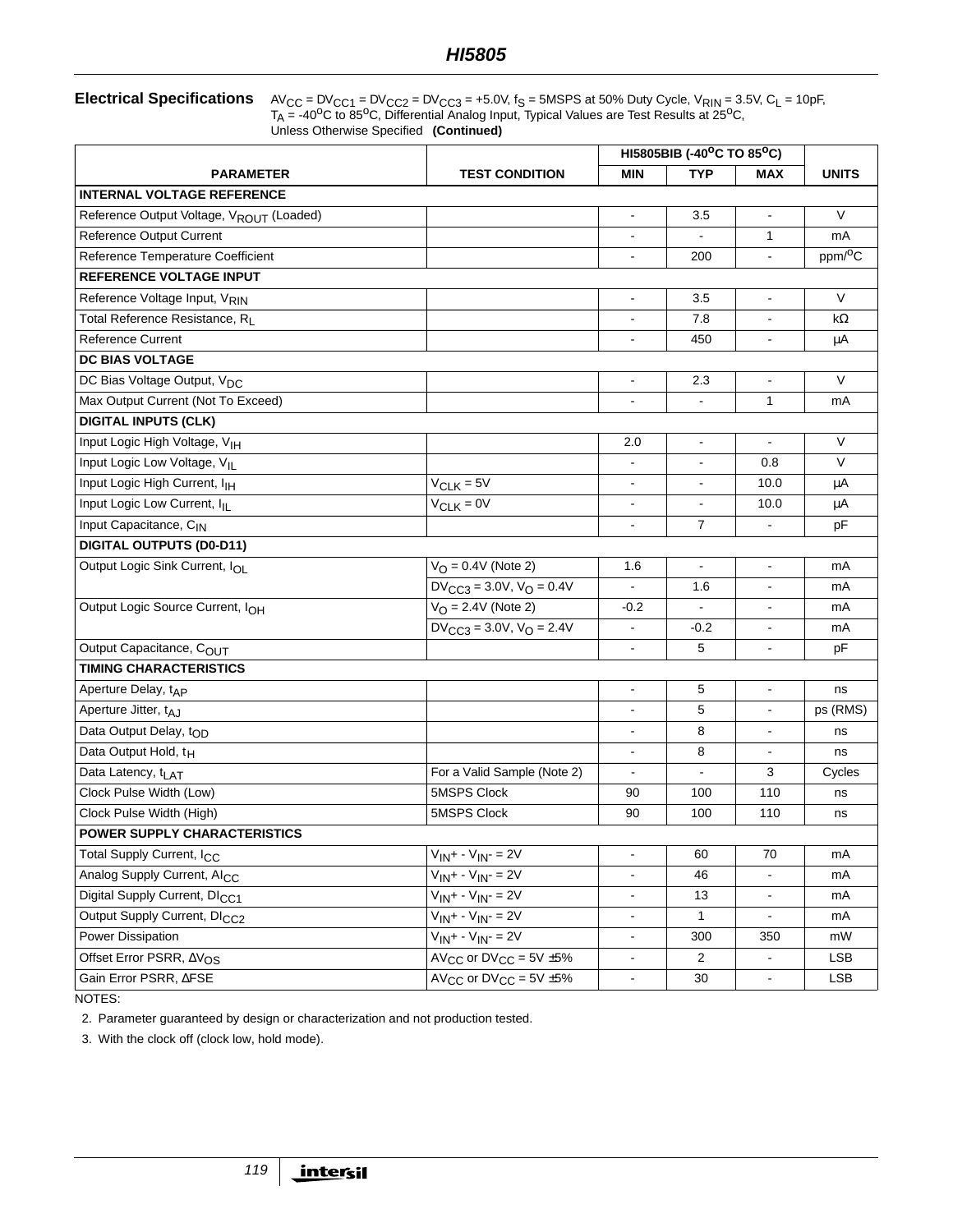

NOTES:

4. S<sub>N</sub>: N-th sampling period.

5.  $H_N$ : N-th holding period.

6.  $B_{M,N}$ : M-th stage digital output corresponding to N-th sampled input.

7.  $D_N$ : Final data output corresponding to N-th sampled input.

**FIGURE 1. INTERNAL CIRCUIT TIMING**



**FIGURE 2. INPUT-TO-OUTPUT TIMING**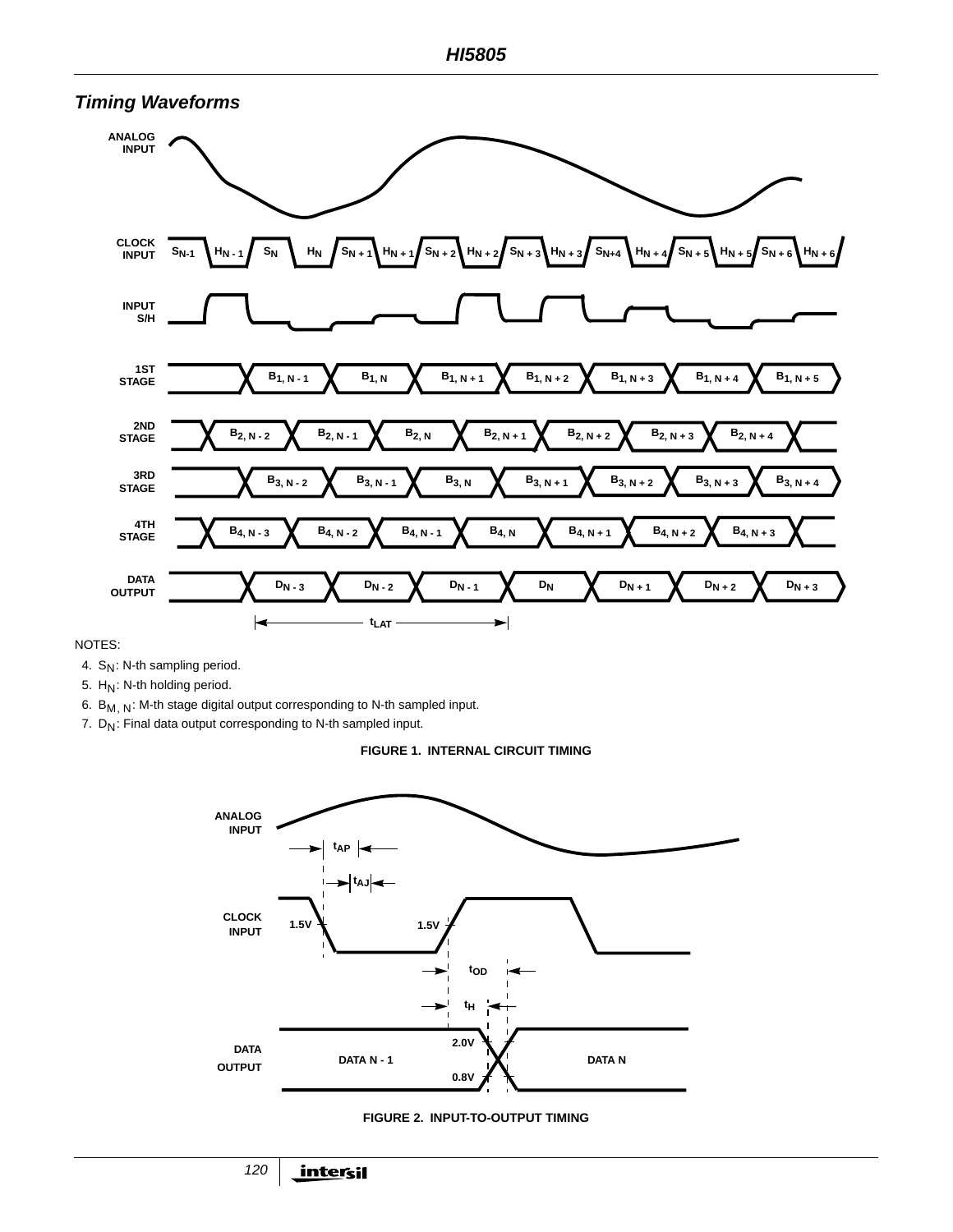

### **Typical Performance Curves**





**FIGURE 5. SIGNAL TO NOISE RATIO (SNR) vs INPUT FREQUENCY**







**FIGURE 4. SIGNAL TO NOISE AND DISTORTION (SINAD) vs INPUT FREQUENCY**



**FIGURE 6. TOTAL HARMONIC DISTORTION (THD) vs INPUT FREQUENCY**



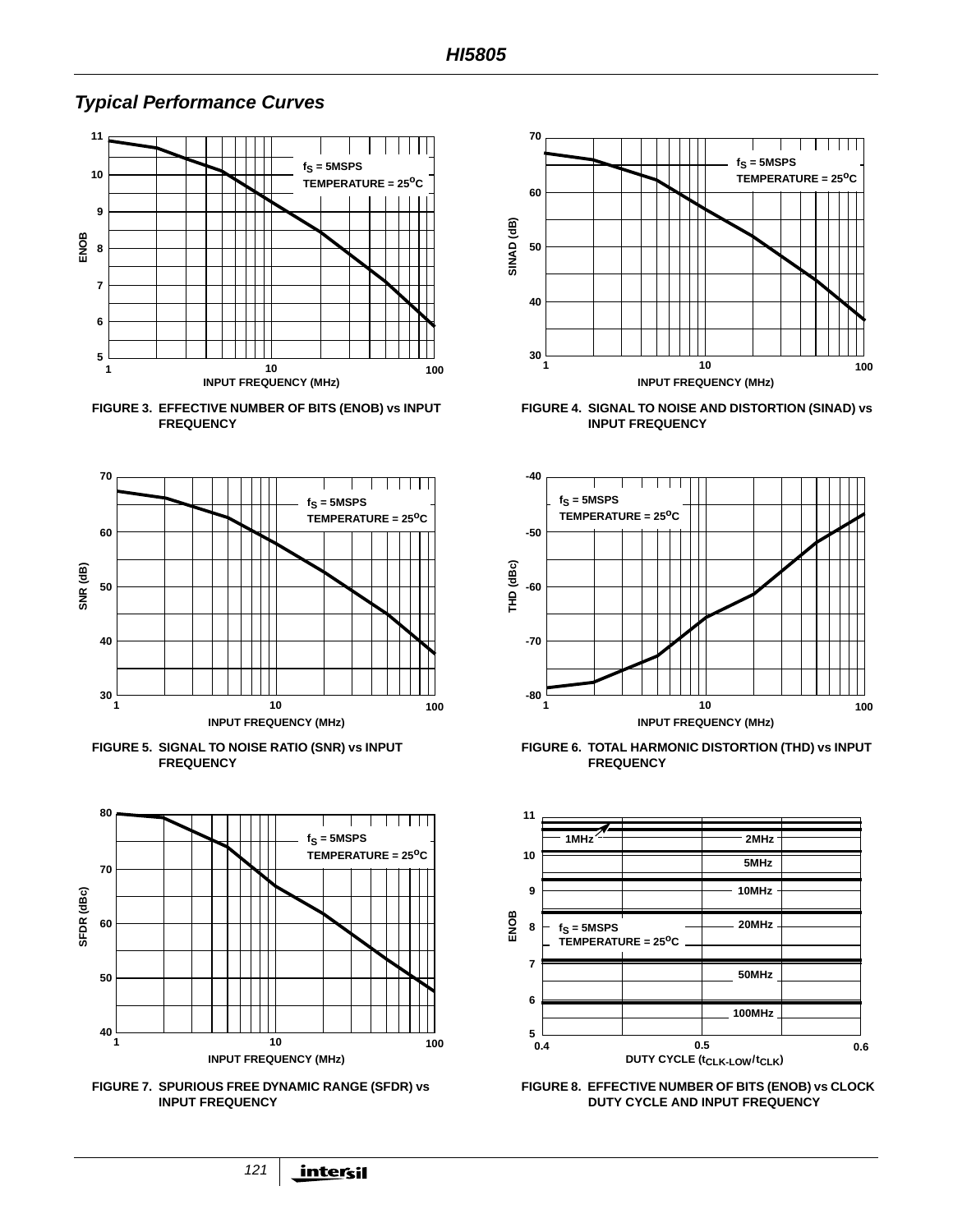

#### **Typical Performance Curves (Continued)**







**FIGURE 10. INTERNAL VOLTAGE REFERENCE OUTPUT (VROUT) vs TEMPERATURE AND LOAD**



**FIGURE 11. POWER DISSIPATION vs TEMPERATURE FIGURE 12. POWER SUPPLY CURRENT vs TEMPERATURE**





122 <u>intersil</u>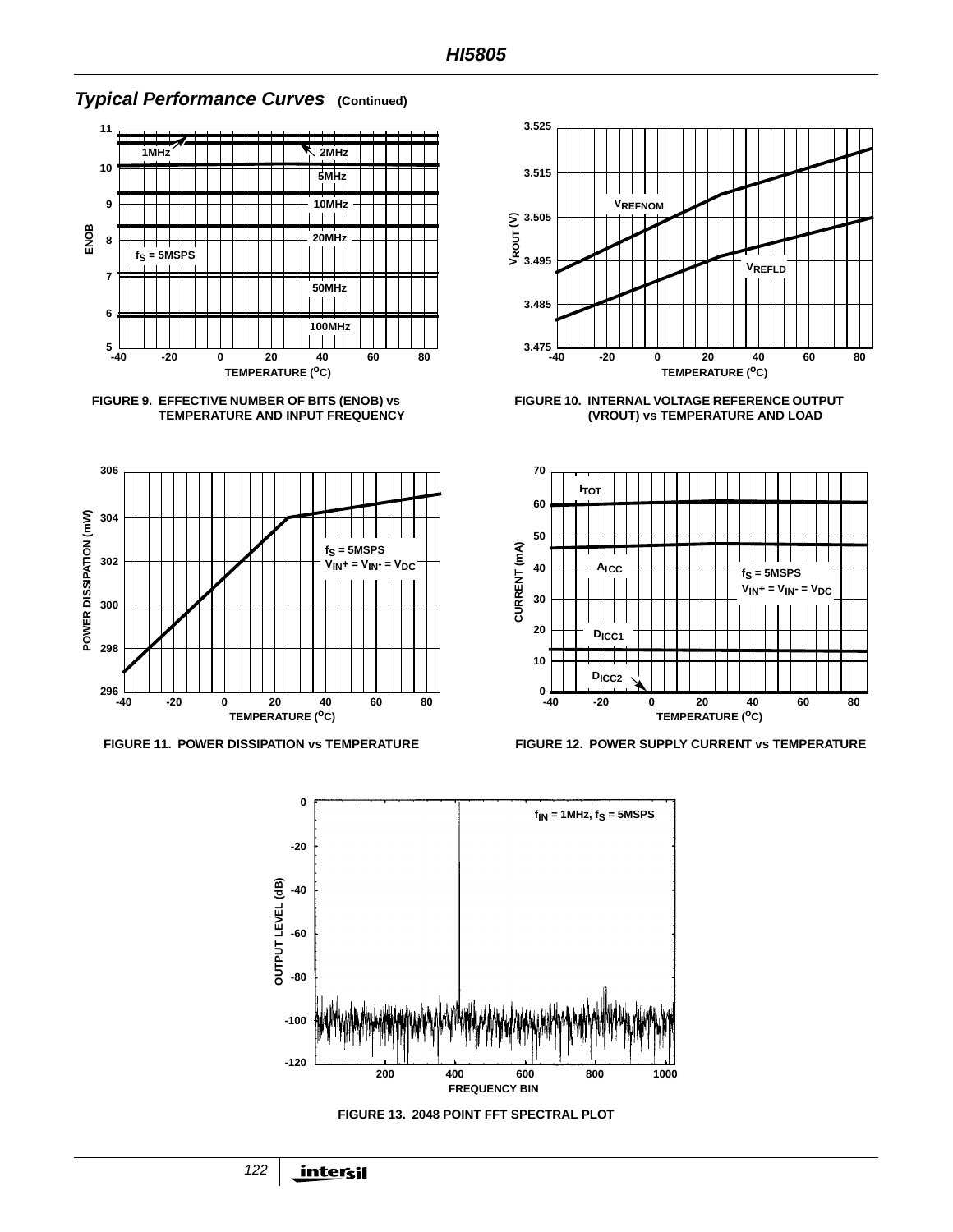### **Pin Descriptions**

| PIN NO.        | <b>NAME</b>            | <b>DESCRIPTION</b>                    |  |  |  |  |  |  |
|----------------|------------------------|---------------------------------------|--|--|--|--|--|--|
| 1              | <b>CLK</b>             | Input Clock.                          |  |  |  |  |  |  |
| $\overline{2}$ | DV <sub>CC1</sub>      | Digital Supply (5.0V).                |  |  |  |  |  |  |
| 3              | D <sub>GND1</sub>      | Digital Ground.                       |  |  |  |  |  |  |
| 4              | DV <sub>CC1</sub>      | Digital Supply (5.0V).                |  |  |  |  |  |  |
| 5              | D <sub>GND1</sub>      | <b>Digital Ground</b>                 |  |  |  |  |  |  |
| 6              | <b>AV<sub>CC</sub></b> | Analog Supply (5.0V).                 |  |  |  |  |  |  |
| $\overline{7}$ | AGND                   | Analog Ground.                        |  |  |  |  |  |  |
| 8              | $V_{IN}+$              | Positive Analog Input.                |  |  |  |  |  |  |
| 9              | $V_{IN}$ -             | Negative Analog Input.                |  |  |  |  |  |  |
| 10             | $V_{DC}$               | DC Bias Voltage Output.               |  |  |  |  |  |  |
| 11             | VROUT                  | Reference Voltage Output.             |  |  |  |  |  |  |
| 12             | V <sub>RIN</sub>       | Reference Voltage Input.              |  |  |  |  |  |  |
| 13             | A <sub>GND</sub>       | Analog Ground.                        |  |  |  |  |  |  |
| 14             | AV <sub>CC</sub>       | Analog Supply (5.0V).                 |  |  |  |  |  |  |
| 15             | D <sub>11</sub>        | Data Bit 11 Output (MSB).             |  |  |  |  |  |  |
| 16             | D <sub>10</sub>        | Data Bit 10 Output.                   |  |  |  |  |  |  |
| 17             | D <sub>9</sub>         | Data Bit 9 Output.                    |  |  |  |  |  |  |
| 18             | D <sub>8</sub>         | Data Bit 8 Output.                    |  |  |  |  |  |  |
| 19             | D7                     | Data Bit 7 Output.                    |  |  |  |  |  |  |
| 20             | D <sub>6</sub>         | Data Bit 6 Output.                    |  |  |  |  |  |  |
| 21             | D <sub>GND2</sub>      | Digital Output Ground.                |  |  |  |  |  |  |
| 22             | DV <sub>CC2</sub>      | Digital Output Supply (3.0V to 5.0V). |  |  |  |  |  |  |
| 23             | D <sub>5</sub>         | Data Bit 5 Output.                    |  |  |  |  |  |  |
| 24             | D <sub>4</sub>         | Data Bit 4 Output.                    |  |  |  |  |  |  |
| 25             | D <sub>3</sub>         | Data Bit 3 Output.                    |  |  |  |  |  |  |
| 26             | D <sub>2</sub>         | Data Bit 2 Output.                    |  |  |  |  |  |  |
| 27             | D <sub>1</sub>         | Data Bit 1 Output.                    |  |  |  |  |  |  |
| 28             | D0                     | Data Bit 0 Output (LSB).              |  |  |  |  |  |  |

### **Detailed Description**

#### **Theory of Operation**

The HI5805 is a 12-bit, fully-differential, sampling pipeline A/D converter with digital error correction. Figure 14 depicts the circuit for the front end differential-in-differential-out sampleand-hold (S/H). The switches are controlled by an internal clock which is a non-overlapping two phase signal,  $f_1$  and  $f_2$ , derived from the master clock. During the sampling phase,  $f_1$ , the input signal is applied to the sampling capacitors,  $C_S$ . At the same time the holding capacitors,  $C_H$ , are discharged to analog ground. At the falling edge of  $f_1$  the input signal is sampled on the bottom plates of the sampling capacitors. In the next clock phase,  $f_2$ , the two bottom plates of the sampling capacitors are connected together and the holding capacitors are switched to the op-amp output nodes. The charge then redistributes between  $C_S$  and  $C_H$  completing one sampleand-hold cycle. The output is a fully-differential, sampled-data representation of the analog input. The circuit not only performs the sample-and-hold function but will also convert a single-ended input to a fully-differential output for the converter core. During the sampling phase, the  $V_{IN}$  pins see

only the on-resistance of a switch and  $C_S$ . The relatively small values of these components result in a typical full power input bandwidth of 100MHz for the converter.



**FIGURE 14. ANALOG INPUT SAMPLE-AND-HOLD**

As illustrated in the functional block diagram and the timing diagram in Figure 1, three identical pipeline subconverter stages, each containing a four-bit flash converter, a four-bit digital-to-analog converter and an amplifier with a voltage gain of 8, follow the S/H circuit with the fourth stage being only a 4-bit flash converter. Each converter stage in the pipeline will be sampling in one phase and amplifying in the other clock phase. Each individual sub-converter clock signal is offset by 180 degrees from the previous stage clock signal, with the result that alternate stages in the pipeline will perform the same operation.

The 4-bit digital output of each stage is fed to a digital delay line controlled by the internal clock. The purpose of the delay line is to align the digital output data to the corresponding sampled analog input signal. This delayed data is fed to the digital error correction circuit which corrects the error in the output data with the information contained in the redundant bits to form the final 12-bit output for the converter.

Because of the pipeline nature of this converter, the data on the bus is output at the 3rd cycle of the clock after the analog sample is taken. This delay is specified as the data latency. After the data latency time, the data representing each succeeding sample is output at the following clock pulse. The output data is synchronized to the external clock by a latch. The digital outputs are in offset binary format (See Table 1).

#### **Internal Reference Generator, V<sub>ROUT</sub> and V<sub>RIN</sub>**

The HI5805 has an internal reference generator, therefore, no external reference voltage is required. V<sub>ROUT</sub> must be connected to  $V_{\text{RIN}}$  when using the internal reference voltage.

The HI5805 can be used with an external reference. The converter requires only one external reference voltage connected to the  $V_{\text{RIN}}$  pin with  $V_{\text{ROUT}}$  left open.

The HI5805 is tested with  $V_{\text{RIN}}$  equal to 3.5V. Internal to the converter, two reference voltages of 1.3V and 3.3V are generated for a fully differential input signal range of ±2V.

In order to minimize overall converter noise, it is recommended that adequate high frequency decoupling be provided at the reference voltage input pin,  $V_{\text{RIN}}$ .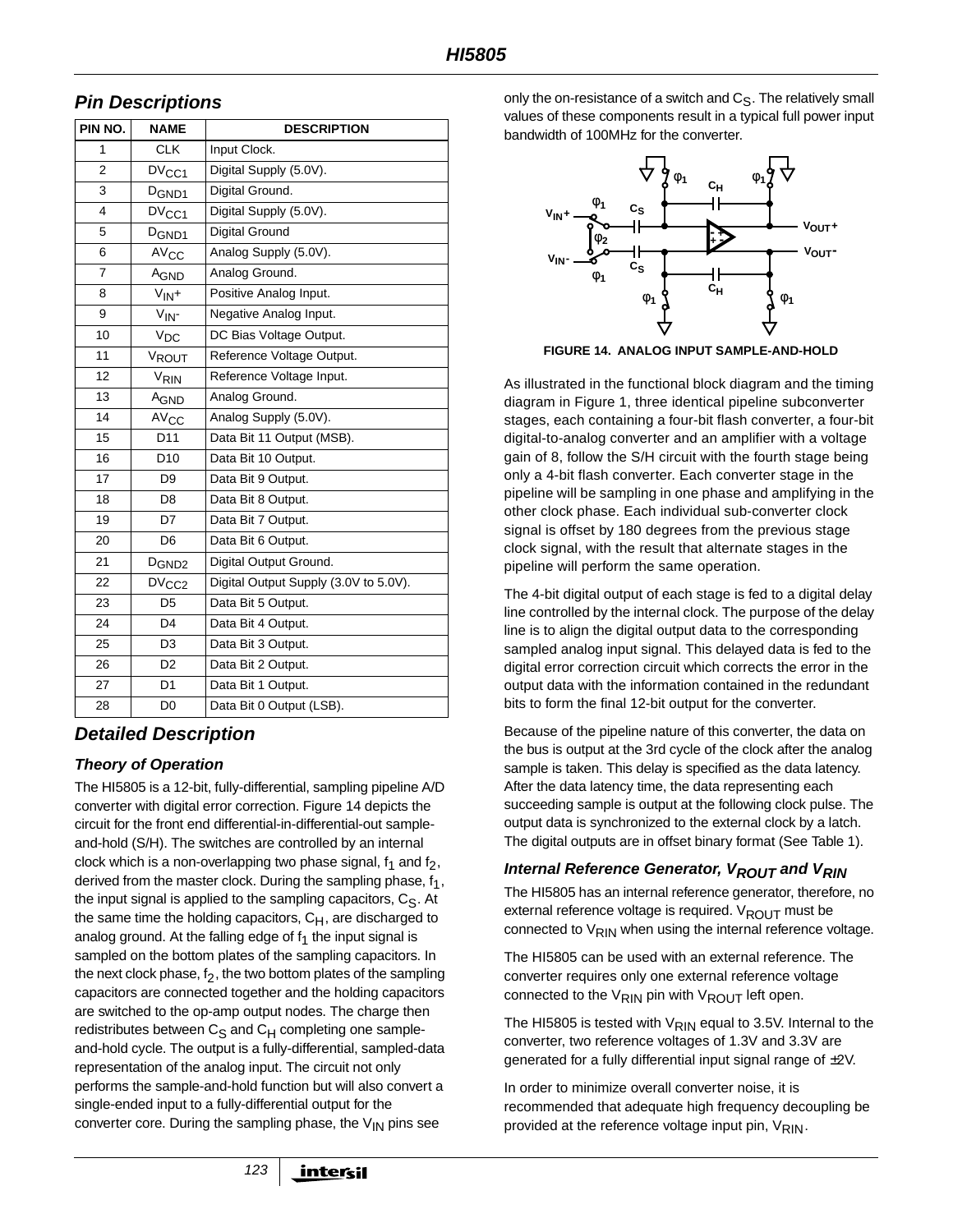#### **HI5805**

|--|--|--|--|--|--|

|                                                               | <b>DIFFERENTIAL</b> | <b>OFFSET BINARY OUTPUT CODE</b> |                 |                |                |             |                         |                |                |                |                         |                |                |
|---------------------------------------------------------------|---------------------|----------------------------------|-----------------|----------------|----------------|-------------|-------------------------|----------------|----------------|----------------|-------------------------|----------------|----------------|
| <b>INPUT VOLTAGE</b><br>(USING INTERNAL<br><b>CODE CENTER</b> | <b>MSB</b>          |                                  |                 |                |                |             |                         |                |                |                |                         | <b>LSB</b>     |                |
| <b>DESCRIPTION</b>                                            | <b>REFERENCE)</b>   | D <sub>11</sub>                  | D <sub>10</sub> | D <sub>9</sub> | D <sub>8</sub> | D7          | D <sub>6</sub>          | D <sub>5</sub> | D <sub>4</sub> | D <sub>3</sub> | D <sub>2</sub>          | D <sub>1</sub> | D <sub>0</sub> |
| +Full Scale (+FS) - $1/4$ LSB                                 | +1.99976V           |                                  |                 |                | и              |             | $\overline{\mathbf{A}}$ |                |                |                | $\overline{\mathbf{A}}$ |                |                |
| +FS - $1^{1}/_{4}$ LSB                                        | 1.99878V            |                                  |                 |                | и              | 1           | $\overline{A}$          | 1              | 4              |                | $\overline{A}$          | 1              | $\Omega$       |
| $+ \frac{3}{4}$ LSB                                           | 732.4µV             |                                  | $\Omega$        | $\Omega$       | 0              | $\Omega$    | 0                       | $\Omega$       | $\Omega$       | $\Omega$       | $\Omega$                | $\Omega$       | $\Omega$       |
| $-1/4$ LSB                                                    | $-244.1 \mu V$      | 0                                |                 |                |                | 1           | $\overline{A}$          | $\overline{A}$ |                | $\overline{A}$ | $\overline{A}$          | 1              | 1              |
| $-FS + 1^3/4$ LSB                                             | $-1.99829V$         | $\Omega$                         | $\Omega$        | $\Omega$       | $\Omega$       | $\mathbf 0$ | 0                       | $\Omega$       | $\Omega$       | $\Omega$       | $\Omega$                | $\mathbf 0$    | 1              |
| -Full Scale (-FS) + $^{3}/_4$ LSB                             | $-1.99927V$         | 0                                | 0               | $\Omega$       | 0              | $\mathbf 0$ | 0                       | $\Omega$       | $\Omega$       | 0              | 0                       | $\mathbf 0$    | $\Omega$       |

† The voltages listed above represent the ideal center of each offset binary output code shown.

#### **Analog Input, Differential Connection**

The analog input to the HI5805 can be configured in various ways depending on the signal source and the required level of performance. A fully differential connection (Figure 15) will give the best performance for the converter.



**FIGURE 15. AC COUPLED DIFFERENTIAL INPUT**

Since the HI5805 is powered off a single +5V supply, the analog input must be biased so it lies within the analog input common mode voltage range of 1.0V to 4.0V. The performance of the ADC does not change significantly with the value of the analog input common mode voltage.

A 2.3V DC bias voltage source,  $V_{DC}$ , half way between the top and bottom internal reference voltages, is made available to the user to help simplify circuit design when using a differential input. This low output impedance voltage source is not designed to be a reference but makes an excellent bias source and stays within the analog input common mode voltage range over temperature.

The difference between the converter's two internal voltage references is 2V. For the AC coupled differential input, (Figure 15), if  $V_{1N}$  is a 2V<sub>P-P</sub> sinewave with -V<sub>IN</sub> being 180 degrees out of phase with  $V_{IN}$ , then  $V_{IN}$ + is a 2V<sub>P-P</sub> sinewave riding on a DC bias voltage equal to  $V_{DC}$  and  $V_{1N}$ - is a 2V<sub>P-P</sub> sinewave riding on a DC bias voltage equal to  $V_{DC}$ . Consequently, the converter will be at positive full

scale, all 1s digital data output code, when the  $V_{IN}$ + input is at  $V_{DC}$  +1V and the  $V_{IN}$ - input is at  $V_{DC}$  -1V ( $V_{IN}$ +- $V_{IN}$  = 2V). Conversely, the ADC will be at negative full scale, all 0s digital data output code, when the  $V_{1N}$ + input is equal to  $V_{\text{DC}}$ - 1V and  $V_{\text{IN}}$ - is at  $V_{\text{DC}}$ +1V ( $V_{\text{IN}}$ +- $V_{\text{IN}}$ - = -2V). From this, the converter is seen to have a peak-to-peak differential analog input voltage range of ±2V.

The analog input can be DC coupled (Figure 16) as long as the inputs are within the analog input common mode voltage range (1.0V  $\leq$  VDC  $\leq$  4.0V).



**FIGURE 16. DC COUPLED DIFFERENTIAL INPUT**

The resistors, R, in Figure 16 are not absolutely necessary but may be used as load setting resistors. A capacitor, C, connected from  $V_{IN}$ + to  $V_{IN}$ - will help filter any high frequency noise on the inputs, also improving performance. Values around 20pF are sufficient and can be used on AC coupled inputs as well. Note, however, that the value of capacitor C chosen must take into account the highest frequency component of the analog input signal.

#### **Analog Input, Single-Ended Connection**

The configuration shown in Figure 17 may be used with a single ended AC coupled input. Sufficient headroom must be provided such that the input voltage never goes above +5V or below AGND**.**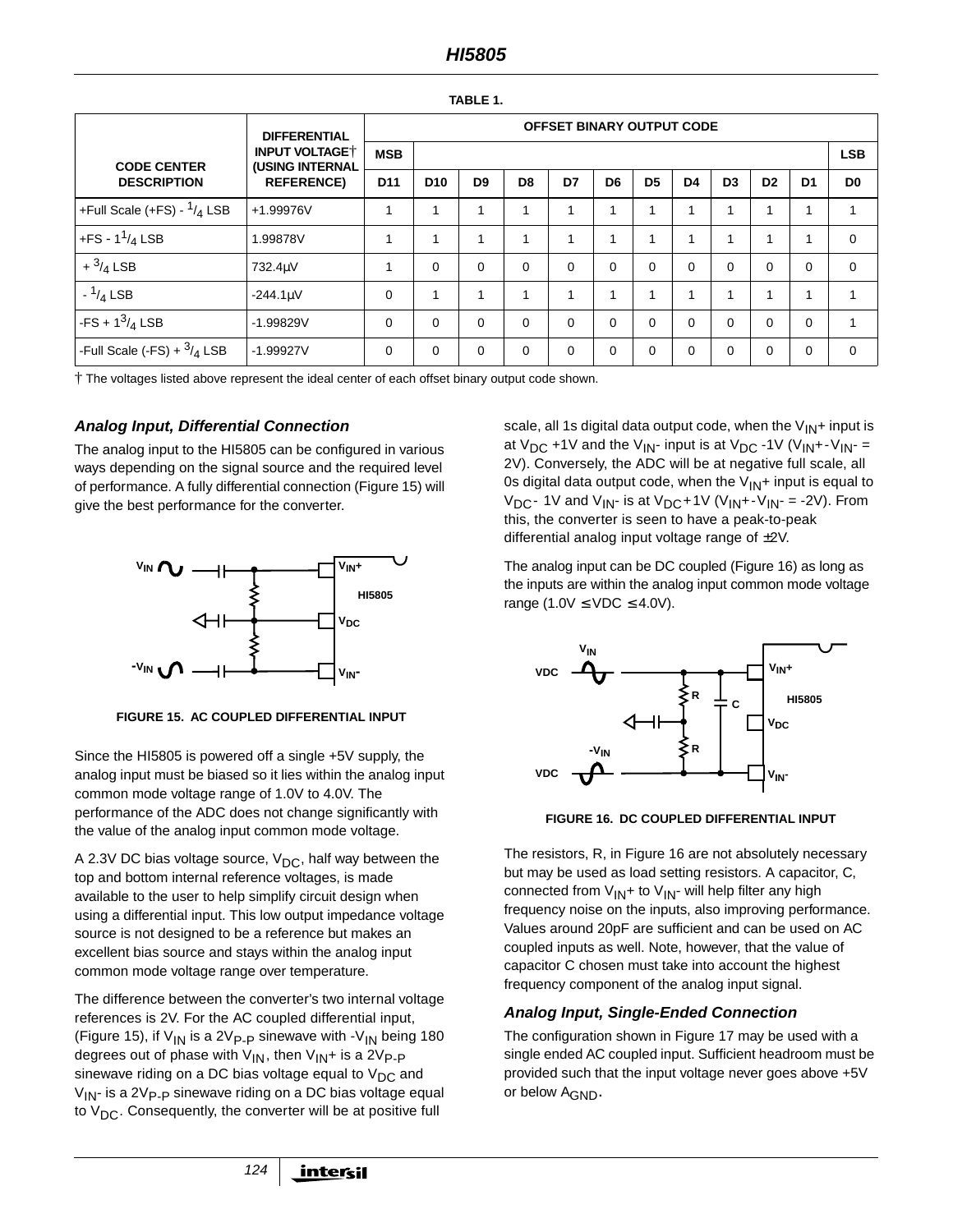

**FIGURE 17. AC COUPLED SINGLE ENDED INPUT**

Again, the difference between the two internal voltage references is 2V. If  $V_{IN}$  is a 4V<sub>P-P</sub> sinewave, then  $V_{IN}$ + is a 4V<sub>P-P</sub> sinewave riding on a positive voltage equal to VDC. The converter will be at positive full scale when  $V_{IN}$ + is at VDC + 2V ( $V_{IN}$ + -  $V_{IN}$  = 2V) and will be at negative full scale when  $V_{IN}$ + is equal to VDC - 2V ( $V_{IN}$ + -  $V_{IN}$  = -2V). In this case,  $V_{DC}$  could range between 2V and 3V without a significant change in ADC performance. The simplest way to produce VDC is to use the  $V_{DC}$  bias voltage output of the HI5805.

The single ended analog input can be DC coupled (Figure 18) as long as the input is within the analog input common mode voltage range.



**FIGURE 18. DC COUPLED SINGLE ENDED INPUT**

The resistor, R, in Figure 18 is not absolutely necessary but may be used as a load setting resistor. A capacitor, C, connected from  $V_{IN}$ + to  $V_{IN}$ - will help filter any high frequency noise on the inputs, also improving performance. Values around 20pF are sufficient and can be used on AC coupled inputs as well. Note, however, that the value of capacitor C chosen must take into account the highest frequency component of the analog input signal.

A single ended source will give better overall system performance if it is first converted to differential before driving the HI5805.

#### **Digital I/O and Clock Requirements**

The HI5805 provides a standard high-speed interface to external TTL/CMOS logic families. The digital CMOS clock input has TTL level thresholds. The low input bias current allows the HI5805 to be driven by CMOS logic.

The digital CMOS outputs have a separate digital supply. This allows the digital outputs to operate from a 3.0V to 5.0V supply. When driving CMOS logic, the digital outputs will swing to the rails. When driving standard TTL loads, the digital outputs will meet standard TTL level requirements even with a 3.0V supply.

In order to ensure rated performance of the HI5805, the duty cycle of the clock should be held at 50% ±5%. It must also have low jitter and operate at standard TTL levels.

Performance of the HI5805 will only be guaranteed at conversion rates above 0.5MSPS. This ensures proper performance of the internal dynamic circuits.

#### **Supply and Ground Considerations**

The HI5805 has separate analog and digital supply and ground pins to keep digital noise out of the analog signal path. The part should be mounted on a board that provides separate low impedance connections for the analog and digital supplies and grounds. For best performance, the supplies to the HI5805 should be driven by clean, linear regulated supplies. The board should also have good high frequency decoupling capacitors mounted as close as possible to the converter. If the part is powered off a single supply then the analog supply and ground pins should be isolated by ferrite beads from the digital supply and ground pins.

Refer to the Application Note AN9214, "Using Intersil High Speed A/D Converters" for additional considerations when using high speed converters.

# **Static Performance Definitions**

### **Offset Error (V<sub>OS</sub>)**

The midscale code transition should occur at a level  $\frac{1}{4}$  LSB above half scale. Offset is defined as the deviation of the actual code transition from this point.

### **Full-Scale Error (FSE)**

The last code transition should occur for an analog input that is  $\frac{3}{4}$  LSB below positive full scale with the offset error removed. Full-scale error is defined as the deviation of the actual code transition from this point.

#### **Differential Linearity Error (DNL)**

DNL is the worst case deviation of a code width from the ideal value of 1 LSB.

### **Integral Linearity Error (INL)**

INL is the worst case deviation of a code center from a best fit straight line calculated from the measured data.

### **Power Supply Rejection Ratio (PSRR)**

Each of the power supplies are moved plus and minus 5% and the shift in the offset and gain error (in LSBs) is noted.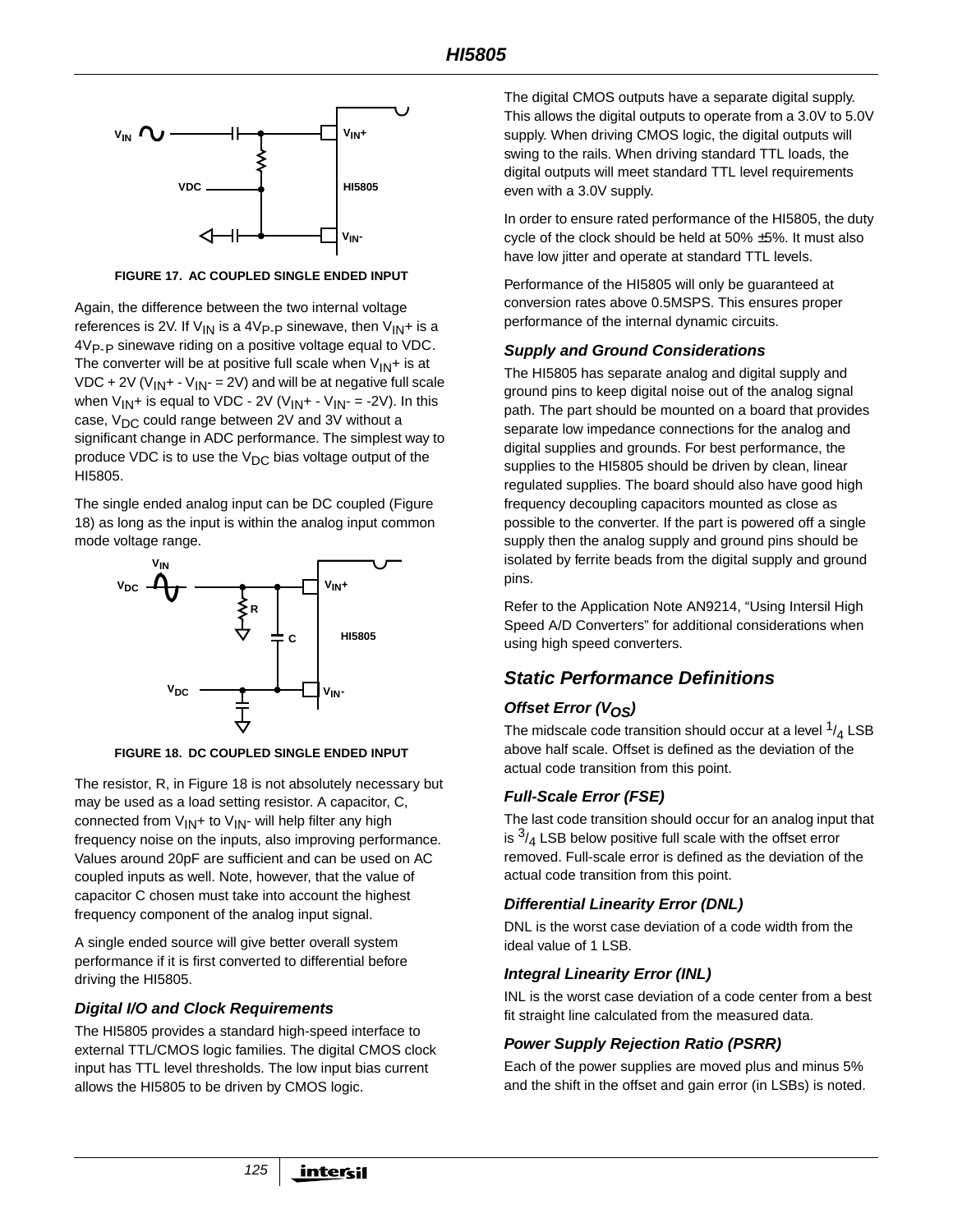# **Dynamic Performance Definitions**

Fast Fourier Transform (FFT) techniques are used to evaluate the dynamic performance of the HI5805. A low distortion sine wave is applied to the input, it is coherently sampled, and the output is stored in RAM. The data is then transformed into the frequency domain with an FFT and analyzed to evaluate the dynamic performance of the A/D. The sine wave input to the part is -0.5dB down from full scale for all these tests. SNR and SINAD are quoted in dB. The distortion numbers are quoted in dBc (decibels with respect to carrier) and **DO NOT** include any correction factors for normalizing to full scale.

#### **Signal-to-Noise Ratio (SNR)**

SNR is the measured RMS signal to RMS noise at a specified input and sampling frequency. The noise is the RMS sum of all of the spectral components except the fundamental and the first five harmonics.

#### **Signal-to-Noise + Distortion Ratio (SINAD)**

SINAD is the measured RMS signal to RMS sum of all other spectral components below the Nyquist frequency,  $f_S/2$ , excluding DC.

#### **Effective Number Of Bits (ENOB)**

The effective number of bits (ENOB) is calculated from the SINAD data by:

 $ENOB = (SINAD + V_{CORR} - 1.76) / 6.02$ 

where:  $V_{CORR} = 0.5dB$ .

V<sub>CORR</sub> adjusts the ENOB for the amount the input is below fullscale.

#### **Total Harmonic Distortion (THD)**

THD is the ratio of the RMS sum of the first 5 harmonic components to the RMS value of the fundamental input signal.

#### **2nd and 3rd Harmonic Distortion**

This is the ratio of the RMS value of the applicable harmonic component to the RMS value of the fundamental input signal.

#### **Spurious Free Dynamic Range (SFDR)**

SFDR is the ratio of the fundamental RMS amplitude to the RMS amplitude of the next largest spur or spectral component in the spectrum below  $f_S/2$ .

#### **Intermodulation Distortion (IMD)**

Nonlinearities in the signal path will tend to generate intermodulation products when two tones,  $f_1$  and  $f_2$ , are present at the inputs. The ratio of the measured signal to the distortion terms is calculated. The terms included in the calculation are  $(f_1 + f_2)$ ,  $(f_1 - f_2)$ ,  $(2f_1)$ ,  $(2f_2)$ ,  $(2f_1 + f_2)$ ,  $(2f_1 - f_2)$ ,  $(f_1 + 2f_2)$ ,  $(f_1 - 2f_2)$ . The ADC is tested with each tone 6dB below full scale.

#### **Transient Response**

Transient response is measured by providing a full-scale transition to the analog input of the ADC and measuring the number of cycles it takes for the output code to settle within 12-bit accuracy.

#### **Over-Voltage Recovery**

Over-voltage Recovery is measured by providing a full-scale transition to the analog input of the ADC which overdrives the input by 200mV, and measuring the number of cycles it takes for the output code to settle within 12-bit accuracy.

#### **Full Power Input Bandwidth (FPBW)**

Full power input bandwidth is the analog input frequency at which the amplitude of the digitally reconstructed output has decreased 3dB below the amplitude of the input sinewave. The input sinewave has an amplitude which swings from  $-f<sub>S</sub>$ to  $+f<sub>S</sub>$ . The bandwidth given is measured at the specified sampling frequency.

# **Timing Definitions**

Refer to Figure 1, Internal Circuit Timing, and Figure 2, Input-To-Output Timing, for these definitions.

#### **Aperture Delay (t<sub>AP</sub>)**

Aperture delay is the time delay between the external sample command (the falling edge of the clock) and the time at which the signal is actually sampled. This delay is due to internal clock path propagation delays.

#### **Aperture Jitter (t<sub>AJ</sub>)**

Aperture Jitter is the RMS variation in the aperture delay due to variation of internal clock path delays.

### **Data Hold Time (t<sub>H</sub>)**

Data hold time is the time to where the previous data (N - 1) is no longer valid.

#### **Data Output Delay Time (top)**

Data output delay time is the time to where the new data (N) is valid.

#### **Data Latency (t<sub>LAT</sub>)**

After the analog sample is taken, the digital data is output on the bus at the third cycle of the clock. This is due to the pipeline nature of the converter where the data has to ripple through the stages. This delay is specified as the data latency. After the data latency time, the data representing each succeeding sample is output at the following clock pulse. The digital data lags the analog input sample by 3 clock cycles.